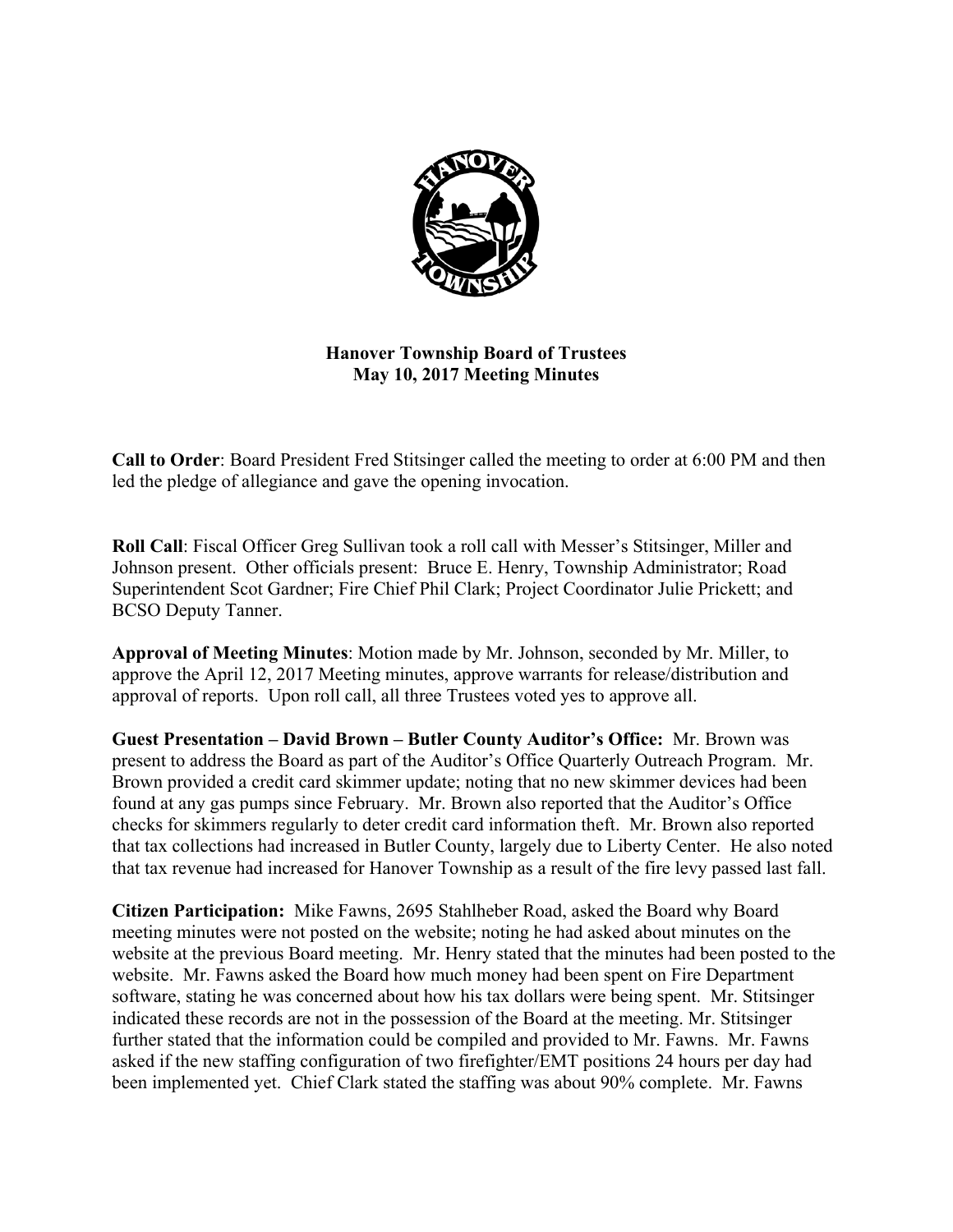asked if the new part-time staff were required to have firefighter and EMS certifications and Chief Clark stated both types of certifications were required.

Jeff Buddo, 2436 Morman Road, addressed the Board to report that it was his understanding that next month a zoning amendment request would be coming up for the Brindle property. The Township has not received any information about this subject as of this date.

## **Administration Reports**

*Law Enforcement*: Deputy Tanner gave the following report for the month of April 2017:

# **Butler County Sheriff's Office District #6 Hanover Township Contract Cars Monthly Report for April 2017\*\***

| <u>Activity Area</u>                   | <b>Month Totals*</b> | <b>YTD</b> |
|----------------------------------------|----------------------|------------|
| Dispatched Calls: 132                  |                      | 631        |
| Felony Reports: 04                     |                      | 11         |
| Misdemeanor Reports: 04                |                      | 30         |
| Non-Injury Crash: 05<br>$\bullet$      |                      | 18         |
| Injury Crash: 03                       |                      | 16         |
|                                        |                      | .76        |
| Assists/Back Up: 22                    |                      | 78         |
| Felony Arrests: 06<br>$\bullet$        |                      | 07         |
| Misdemeanor Arrests: 02                |                      | 11         |
| <b>OMVI</b> Arrests: 00                |                      | 00         |
|                                        |                      | .18        |
| Traffic Stops: 18                      |                      | 51         |
| Moving Citations:15                    |                      | 62         |
| <b>Warning Citations: 07</b>           |                      | 19         |
| FIR Cards: 0                           |                      | 00         |
| Civil Papers Served: 0                 |                      | 00         |
| <b>Business Alarms: 2</b><br>$\bullet$ |                      | 09         |
| Residential Alarms: 13<br>$\bullet$    |                      | 31         |
| Special Details: 08                    |                      | 43         |
| COPS Times: 5,200 (Min.)               |                      | 20,200     |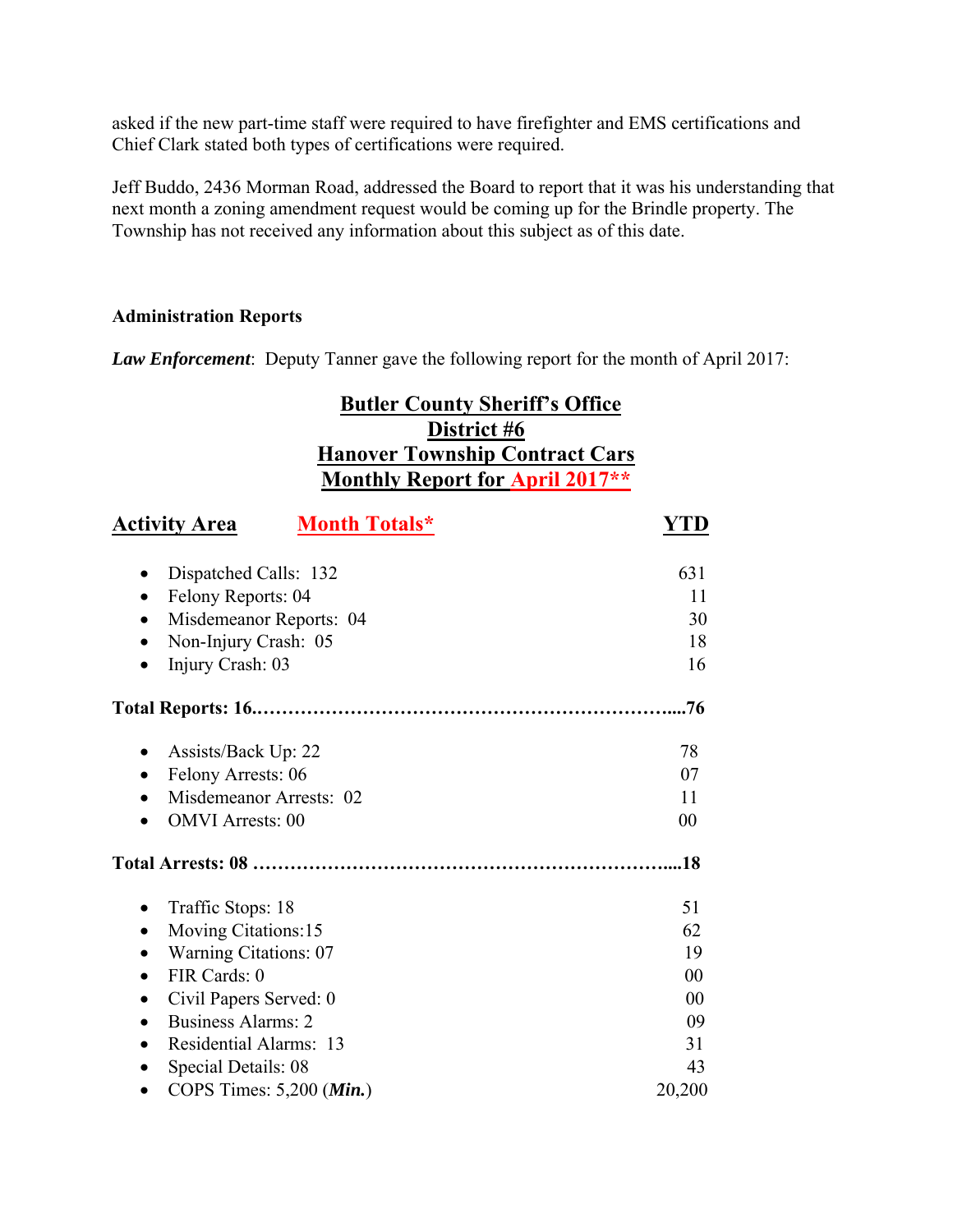• Vacation Checks: 13 76

\*\*\*\*\*\*\*\*\*\*\*\*\*\*\*\*\*\*\*\*\*\*\*\*\*\*\*\*\*\*\*\*\*\*\*\*\*\*\*\*\*\*\*\*\*\*\*\*\*\*\*\*\*\*\*\*\*\*\*\*\*\*\*\*\*\*\*\*\*\*\*\*\* Reporting: Deputy Tanner and Deputy Mayer/by BEH.

*Fire/EMS*: Chief Clark presented the following report for the month of April 2017:

## **Hanover Township Fire Department Monthly Report for April - Phil Clark Fire Chief (Presented in May 2017)**

Run and detail activity for the Fire and EMS operations are reflected in the following numbers:

| <b>Emergency Medical Operations/Squad Runs:</b> |     | <b>Month</b><br>42                                     | <b>YTD</b><br>187 |
|-------------------------------------------------|-----|--------------------------------------------------------|-------------------|
| Motor Vehicle Accidents:<br>9                   |     | 03                                                     | 25                |
| Fire Runs:<br>$\bullet$                         |     | 05                                                     | 29                |
| Fire Inspections:<br>$\bullet$                  |     | 00                                                     | 07                |
| <b>Knox Box Details</b>                         |     | 00                                                     |                   |
| Other                                           |     | 00                                                     |                   |
| Total for the month:<br>$\bullet$               |     | <b>50 Runs/Operations</b>                              |                   |
| <b>Total Year 2017: 245 Runs/Operations</b>     |     | (50 Fire/EMS Runs)<br>(April 2016: 42 Runs/Operations) |                   |
| Total for 2016                                  | 705 |                                                        |                   |
| Total for 2015                                  | 733 |                                                        |                   |
| Total for 2014                                  | 809 | 5 year average: 738                                    |                   |
| Total for 2013                                  | 750 | 11 Year Average: 702                                   |                   |
| Total for 2012                                  | 693 |                                                        |                   |
| Total for 2011                                  | 719 |                                                        |                   |
| Total for 2010                                  | 748 |                                                        |                   |
| Total for 2009                                  | 676 |                                                        |                   |
| Total for 2008:                                 | 669 |                                                        |                   |
| Total for 2007:                                 | 717 |                                                        |                   |
| Total for 2006:                                 | 505 |                                                        |                   |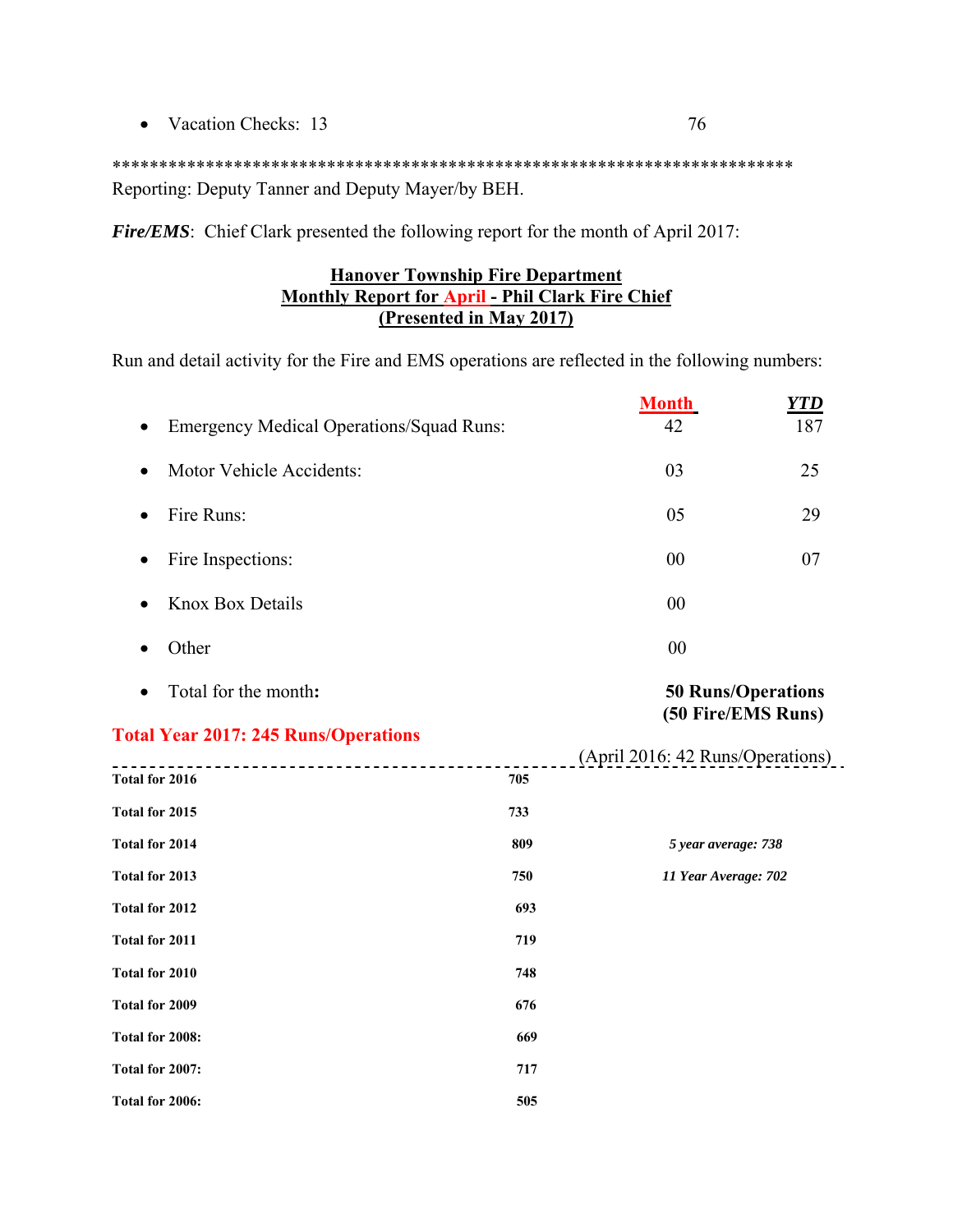*Road/Cemetery*: Road Superintendent Scot Gardner presented the following report for the month of April 2017:

#### **SUPERINTENDENT'S REPORTS (May 10, 2017)**

Millville Cemetery Operations Report April 1 through April 30, 2017

| 4 Graves sold to Township residents (@ \$610)----------\$ 2,440.00    |      |
|-----------------------------------------------------------------------|------|
|                                                                       |      |
|                                                                       | 0.00 |
|                                                                       |      |
|                                                                       |      |
|                                                                       |      |
| Foundation and Marker installation fees------------------- \$3,346.60 |      |
|                                                                       |      |
|                                                                       |      |

Other Cemetery activities:

- 1. Fixed graves and sink holes
- 2. Cleaned the office and garage
- 3. Cut grass 4 times
- 4. Did weed eating one time
- 5. Built forms for 12 foundations
- 6. Installed 5 veteran markers

#### **Road, Streets and Park (Scot Gardner)**

- 1. Removed railroad ties from around the trees in the Park.
- 2. Replaced shingles blown off by wind at the Community Center.
- 3. Removed and painted the Community Center sign.
- 4. Striped Park parking lot.
- 5. Replaced toilet seats that were vandalized in the Park restroom.
- 6. Edged around trees by the Gazebo and mulched.
- 7. Dug out, formed and poured a concrete pad for a picnic table at the Park.
- 8. Installed new chain on the swings at the Park playground.
- 9. Cut grass on all Township property and trimmed five times.
- 10. Edged sidewalks at the Park.
- 11. Called in on April 30 after rain storm. Checked and plowed off gravel on Township roads.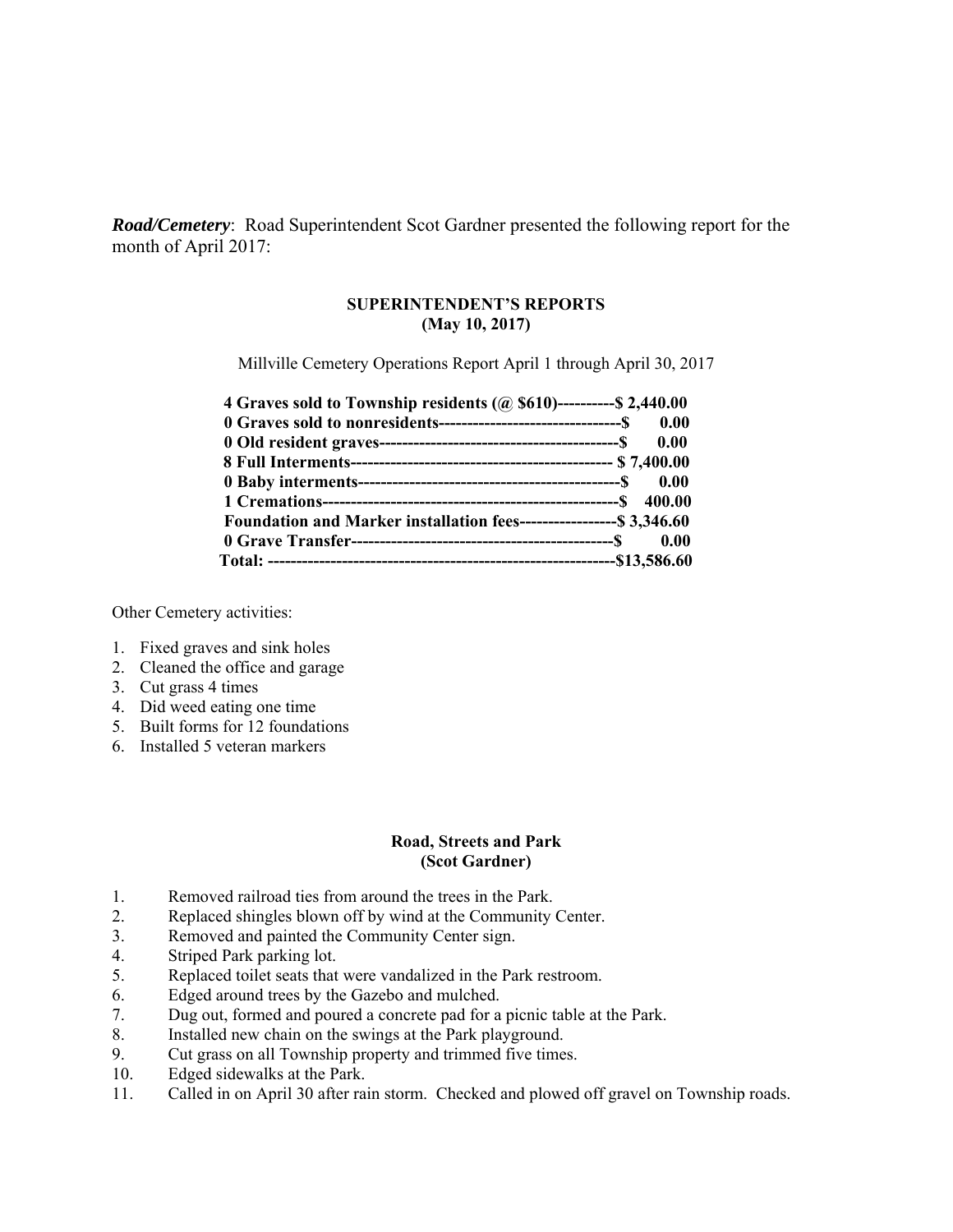12. Performed monthly truck, park, and storm water inspections.

#### *Administrator's Report (Financials and Personnel Issues)*

Mr. Henry presented the following report to the Board:

#### **Administrator April Summary Report (May 2017)**

- **Fire/EMS Run Data:** Dispatch Log information for April 2017. Prepared summary overview of data.
- **Fire Department:** Worked with Urgent Care for Physicals and Ohio Polygraph Associates for hiring in the Fire Department for unit day shifts. Also worked on EnCharg contract provisions including contacts with legal counsel. All details should be worked out for a June 1st start date.
- **Personnel**: Stepped up activity for recruiting and hiring part time personnel in the Fire Department and Road/Cemetery Operations.
- **BWC and Care Works:** Continued follow up and worked with BWC and Care Works in reference to claim associated with Clint Nigg's injury in January 2017.
- **Greater Hamilton Safety Council**: Received notification that Hanover Township will receive recognition for its safety efforts and results for BWC year 2016. Recognition banquet is May 18th.
- **Grants:** Followed up on grant issues with BWC, ODNR, BREC and Community Development Block Grant awards.
- **Nuisance Properties:** Working on issues ref. Fairy Drive and Isabella Lane. Waiting to hear from Butler County about 2001 Hamilton Richmond Road.
- **Board, Financial Reports and Payroll Reports**: Obtained data from the Fiscal Officer and prepared Township funds analysis for the monthly Board meeting. Prepared Trustee packets. Prepared numerous contracts and permits for facility rentals. Worked with Ms. Prickett on payroll issues and time sheets for staff.
- **Electric Aggregation:** Held conversations with a number of residents about the process and their particular electric bill.
- **Park and Land Use Committees:** Prepared documents for the committee meetings in April and May.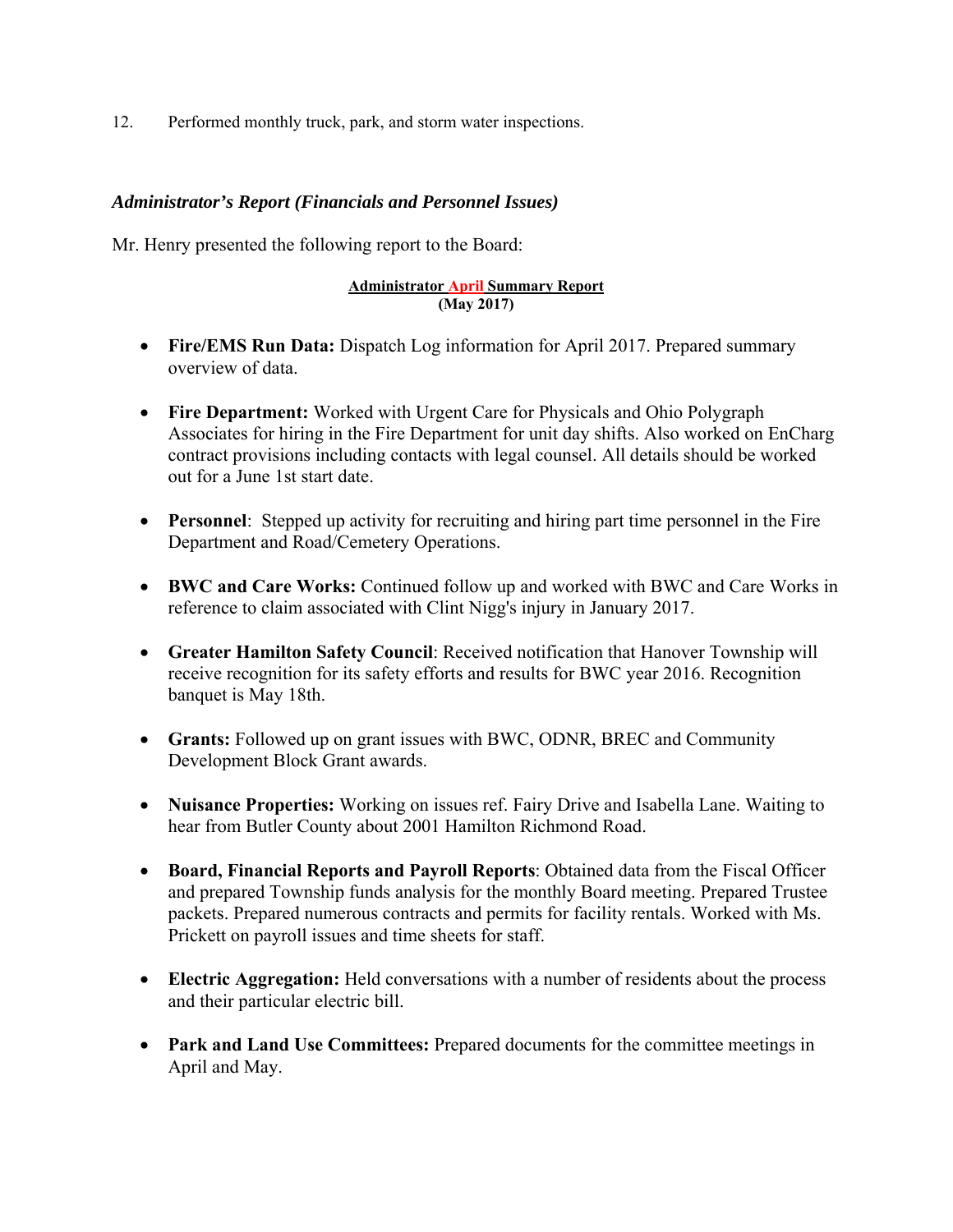- **Legal Training:** Attended a legal seminar on April 27th presented by Frost, Brown & Todd covering personnel topics and safety issues.
- **Driver History Insurance Exchange Audit:** Completed audit of records associated with checking driving histories for potential employee hires.
- **Butler County Administrators/Managers Meeting**: Met with Butler County local government executives for lunch on April 26th in Fairfield and discussed challenges facing our communities. It seems many areas are having difficulty hiring qualified FF/Paramedics.
- **BCSO Contract:** Delivered Resolution from the Board about no 3 year contract renewal and letter notifying the Sheriff the Township has to proceed on a month to month basis. (Spoke to the Sheriff and Major Craft).

# **Personnel Actions and Other Items of Note**

## *Appointment of new personnel and Personnel actions:*

## *Fire Department:*

1) Liam J. Herold Fire Fighter 6163 Shearwater Drive Fairfield, Ohio 45014/Volunteer See Pay Plan

2) Dillon W. Hyden FireFighter/EMT Part Time 322 Wexford Way Monroe , Ohio 45050 Range \$11.50 to \$14.50/Hr

*Procedures and Testing Fire Department PT Hiring procedures established. Job Ads posted. Polygraph and Physical testing set up for PT applicants.* 

## *Hire/Appoint:*

## *Resigned:*

## *Road Department and Cemetery: Hiring for seasonal part time help-*

1) Colten Crawford Public Works Helper 700 Gates Road 45013; \$8.30/Hr effective May 25th 2) Clayton Richter Public Works Helper 2242 Krucker Road 45013; \$9.00/Hr effective May 25th 3) Jackson Miller Public Works Helper 4837 Stillwell Beckett Road 45056; \$9.00/Hr effective May 25th.

4) Stephen Gutzwiller Public Works Worker I 11479 Preble County Line Road 45042; \$11.00/Hr effective May 8th.

5) Mike Jackson Public Works Worker I returning as seasonal PT help at \$11.25/Hr. effective May 15th.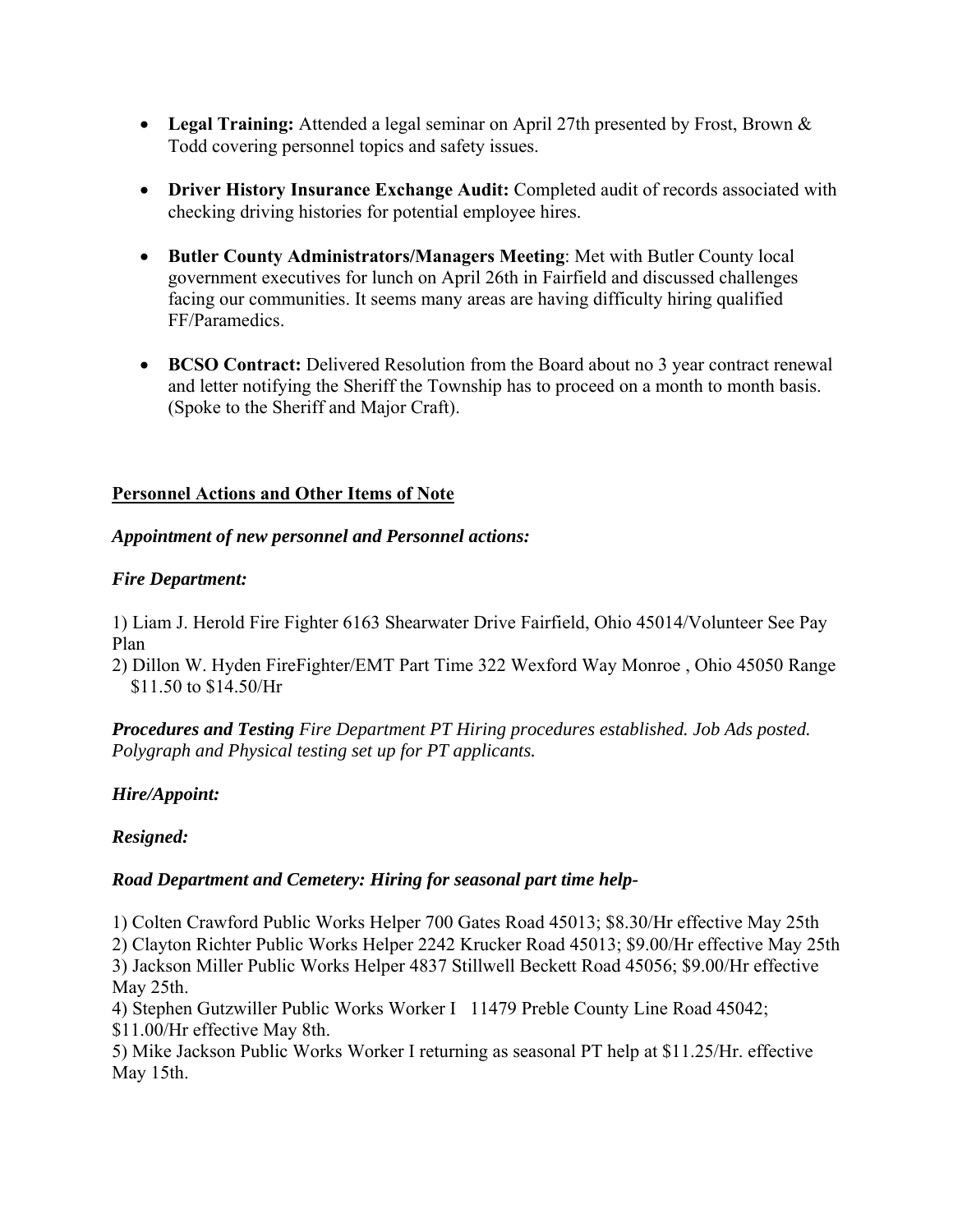## *Other General Actions Non Personnel Related: (Still in Progress)*

**Studying ways to secure records** properly and find space as the Township storage is limited at this time. Also still have to finish new formatting of approved Records Retention Schedule to be presented to the state.

**Capital Planning:** As reviewed with the Board, working on guidelines for preparation of a 5 year Capital Plan for the Township. Five major requests by department have been submitted. A special meeting is needed to review the list and make decisions in light of budgetary constraints during the first half of 2017.

**For the Road Department**: Examining Master Lease Purchase agreements and rates to possibly purchase replacement truck or tractor. Spoke with Scot Bressler at BCEO for specs and conferred with Scot Gardner.

Specs have been acquired and meeting held with a manufacturer.

## **Of Note- Budget Information for April 30, 2017**

#### **Cash Balance as of April 30, 2017: \$1,471,639.15**

**1) Total Expenditures all funds for April 2017**: \$183,226.11 / **Revenue:** \$118,533.29

**2) Total General Fund cash on hand April 2017: \$**362,647.17 (24.64%) of Total funds

**3) Total Fire/EMS Fund cash on hand April 2017**: \$537,861.70 (36.55%) of Total funds

#### **4)** *Monthly Revenue and Expenditure Reports by fund are attached to this report.*

## *History of Cash Balances*

#### **Fiscal Year 2014 Fiscal Year 2015**

| Dec-Cash Balance: \$1,324,682.90   | Dec:  | \$1,093,559.61 |
|------------------------------------|-------|----------------|
| Nov- Cash Balance: \$1,384,569.72  | Nov:  | \$1,194,472.00 |
| Oct- Cash Balance: \$1,444,676.89  | Oct:  | \$1,362,945.99 |
| Sept-Cash Balance: \$1,533,842.91  | Sept: | \$1,449,880.79 |
| Aug-Cash Balance: \$1,286,101.15   | Aug:  | \$1,125,949.35 |
| July-Cash Balance: \$1,517,738.15  | July: | \$1,332,264.37 |
| June-Cash Balance: \$1,506,977.71  | June: | \$1,393,267.44 |
| May-Cash Balance: \$1,524,373.14   | May:  | \$1,477,662.73 |
| April-Cash Balance: \$1,546,929.78 | Apr:  | \$1,458,584.04 |
| Mar-Cash Balance: \$1,259,054.92   | Mar:  | \$1,551,667.37 |
| Feb-Cash Balance: \$1,331,175.05   | Feb:  | \$1,158,413.75 |
| Jan-Cash Balance: \$1,380,611.21   | Jan:  | \$1,148,374.71 |

| an:   | \$1,148,374.71 |
|-------|----------------|
| ∶eb:  | \$1,158,413.75 |
| Mar:  | \$1,551,667.37 |
| \pr:  | \$1,458,584.04 |
| Иау:  | \$1,477,662.73 |
| une:  | \$1,393,267.44 |
| July: | \$1,332,264.37 |
| Aug:  | \$1,125,949.35 |
| Sept: | \$1,449,880.79 |
| )ct:  | \$1,362,945.99 |
| Nov:  | \$1,194,472.00 |
| Dec:  | \$1,093,559.61 |
|       |                |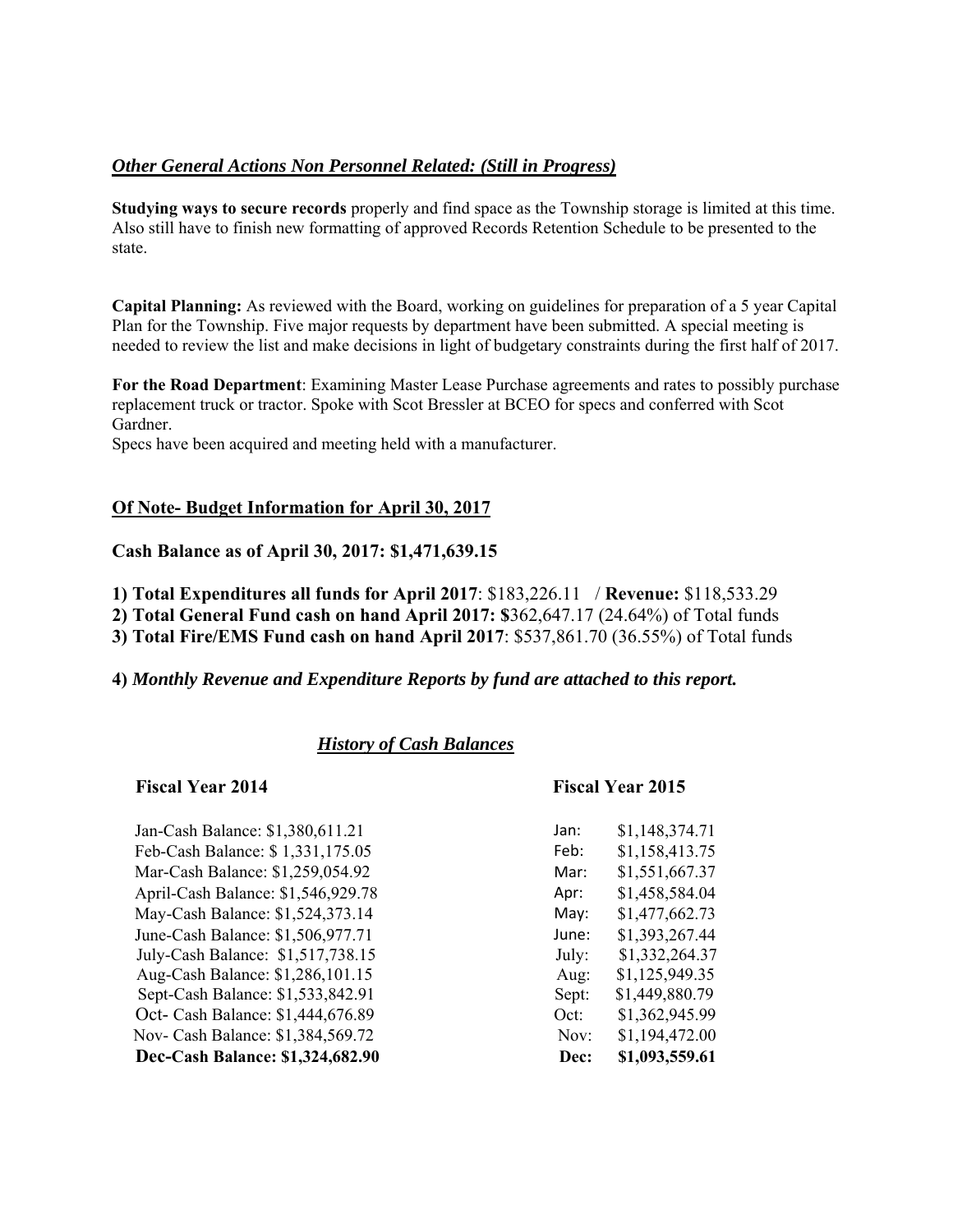#### **Fiscal Year 2016** Fiscal Year 2016

 **Jan- Cash Balance: \$1,086,880.70 Feb- Cash Balance: \$ 975,051.11 Mar- Cash Balance: \$ 929,271.02 Apr- Cash Balance: \$1,259,751.18 May- Cash Balance: \$1,256,517.69 June- Cash Balance: \$1,231,659.27 July- Cash Balance: \$1,136,203.94 Aug- Cash Balance: \$1,088,071.02 Sept- Cash Balance: \$1,231,337.97 Oct- Cash Balance: \$1,199,176.98 Nov- Cash Balance: \$1,083,268.01 Dec- Cash Balance: \$1,046,996.51** 

| Jan: | \$888,346.09   |
|------|----------------|
| Feb: | \$902,459.77   |
| Mar: | \$900,176.59   |
| Apr: | \$1,471,639.15 |

**General Notes: The Fiscal Officer and Administrator are very concerned about the ongoing significant negative impact of property devaluations and state cuts have had on the budget/revenues as discussed in previous Board briefings and reports. Plans are underway to make any necessary adjustments for fire operations until levy revenues are received the first half of 2017. Other areas such as road related issues and General Fund problems continue to exist and will need attention as previously discussed. The Tax Budget filed in July 2016 had some significant reductions. Tax revenue is not rebounding and consideration of an operating levy or other related levy in 2017 is critical to the Township well being.** 

**January 2017: Although expenses were held to essential items in 2016 and the total expenditures for 2016 were below 2015 expenditures showing a reduction of \$52,554.69, the General Fund revenues continue to shrink. The Township cannot continue to provide existing service levels through the General Fund as revenues continue to decrease.** 

Mr. Henry also distributed revenue and expenditure reports as well as charts which indicated sources of revenue for 2016 and 2017. Mr. Henry noted that the overall budget, including the new fire levy revenue, was lower than prior years.

## *Old Business*

*April 2017 Fire/EMS Run Data Summary:* Mr. Henry provided the run data summary for the month of April and noted the average response time was 9.36 minutes. The busiest day was Saturday and first shift was the busiest shift.

*Nuisance Updates:* Mr. Henry provided the following report to the Board:

## **Complaints/Nuisance Property Notes (May Meeting 2017)**

 **41 Cochran Road**: Junk vehicles, debris and garbage- County Prosecutor has filed a complaint in court, case #CV2016-02-0528; case decided in our favor. Site was cleaned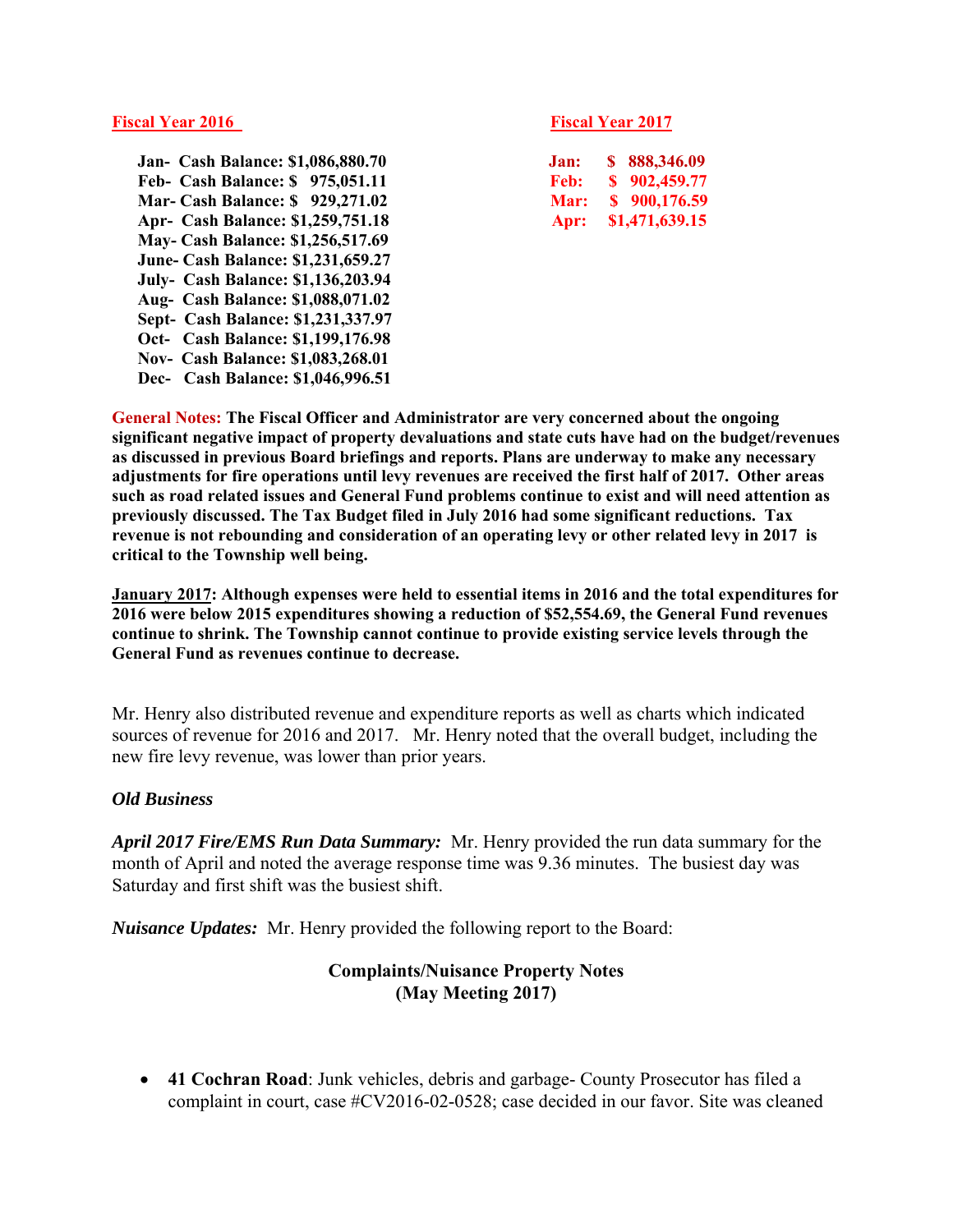up and residence vacated. Just reported by BCSO Road Patrol that a junk van may have reappeared on the property. Contact with the County about the matter and was advised the Township could tow it under the original court order.

- **4280 Hamilton Scipio Road**: The County Prosecutor on behalf of Treasurer Nix has filed a foreclosure action against Robert D. Boomershine on 9/22/2016. Mr. Boomershine owes about \$3500.00 in back taxes. As of April 2016, the property is still in Mr. Boomershine's name; foreclosure process pending.
- **2001 Hamilton Richmond Road:** Burned out house- met with the owner and a tentative agreement has been reached to tear down the structure. Met with Desmond Matayah regarding assistance through the Community Development Block Grant Program for 2017. Was advised in April that Mr. Maaytah was to meet with the owner and secure agreement for using grant money to tear down structure. Contact was made with the owner on May 9th and the owner stated that Mr. Maaytah had not made contact. Email inquiries have been sent to Mr. Maaytah trying to obtain status and response.
- **620 Boyle Road**: High grass and weeds were cut earlier this year. Much of the debris has been picked up.
- **371 Millville Oxford Road at Fairy Drive**: Weeds, debris and junk vehicle are on the property. The matter was referred officially to County Zoning and follow up took place. A recent complaint and inspection revealed that the property appears to be back in decline. The matter will be sent again to the County.
- **1624 Morman Road:** Received complaints about lack of mowing. The Structure appears to be vacated and the owner passed away. Will initiate contact process and follow up.

Mr. Henry also reported that the process for the Shady Nook property has been started over. A letter has been sent to the property owner and to date she has not responded.

*Update – En Charge Software/EF Recovery Status:* Mr. Henry reported that the contract had been reviewed and modified by the Prosecutor and the final version had been sent to En Charge for signatures. Mr. Henry noted the contract is for a three year period and will go into effect June 1. Mr. Henry also reported that the Zoll software will remain in place.

*Update – Road Program 2017 through BCEO:* Mr. Henry referred the Board to information in their meeting packets and reported that all bids exceeded estimates due to an increase in the cost of asphalt. For example, bids were \$131,000 over estimates for the Hanover Township projects. Consequently, the County is rebidding the work. Entities have until May 17 to submit a revised project list to the County. Mr. Henry explained that recommendations would be prepared for the Board's consideration at a special meeting to be scheduled to meet the County deadline. Mr. Henry also noted that this matter impacts the CD grant project and black mat project.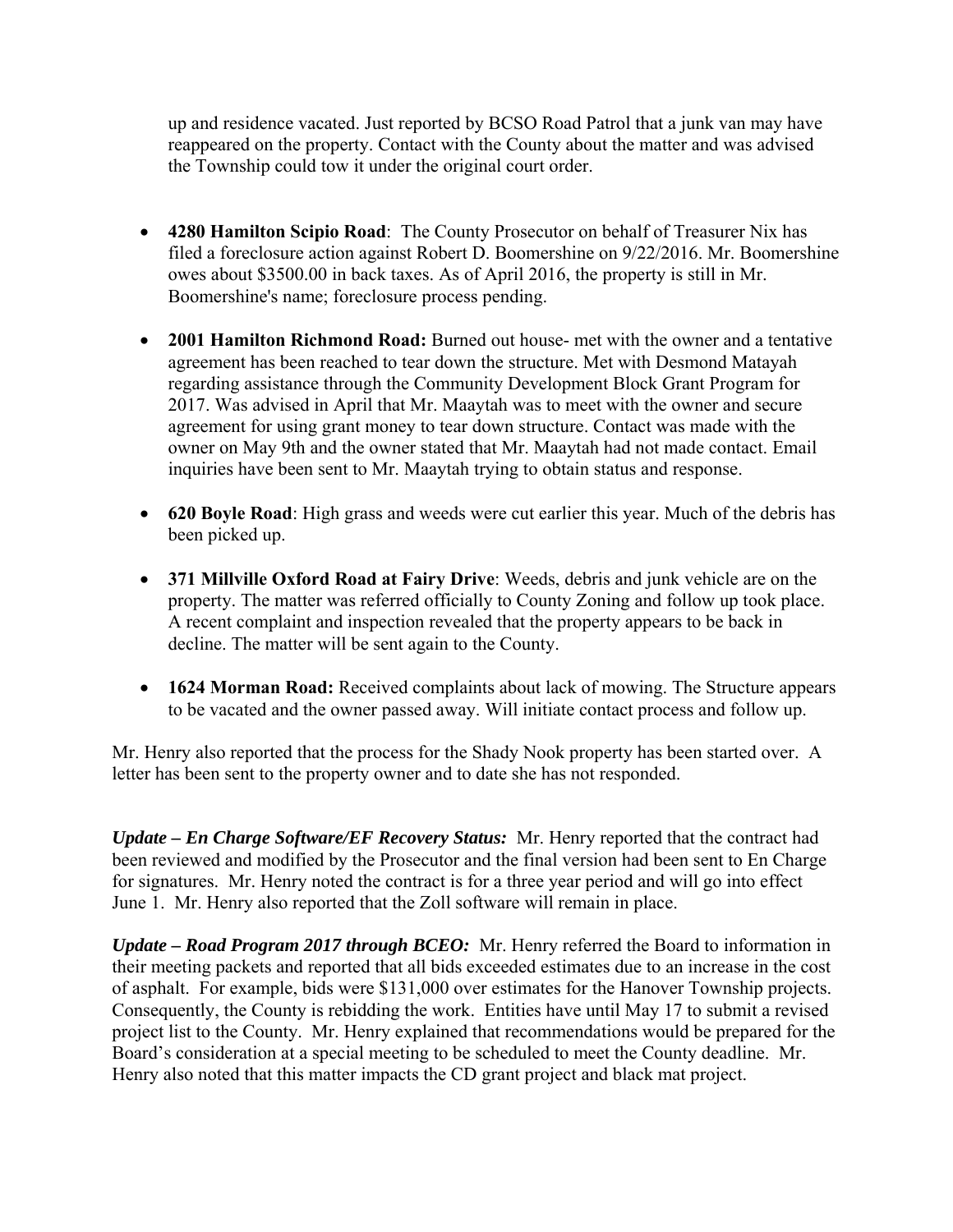*Other Old Business:* There was no Other Old Business.

#### *New Business:*

*Resolution No. 29-17 – Resolution to Proceed with Tax Levy Ballot Issue:* Mr. Henry explained this resolution is the second legislative step in the process to get the levy issue on the November 2017 ballot and noted that the language had been reviewed by the Prosecutor's Office. Mr. Johnson made a **motion** to adopt Resolution No. 29-17, which was seconded by Mr. Miller. Upon roll call, all three Trustees voted yes.

#### **RESOLUTION NO. 29-17**

## **RESOLUTION OF THE BOARD OF TOWNSHIP TRUSTEES OF HANOVER TOWNSHIP, BUTLER COUNTY, OHIO, DETERMINING TO PROCEED WITH SUBMITTING THE QUESTION OF A TAX LEVY**

 WHEREAS, on April 12, 2017, the Board of Township Trustees of Hanover Township, Butler County, Ohio, passed a resolution declaring the necessity to levy an additional tax of one and seventy-five hundredths (1.75) mills to constitute a tax in excess of the ten-mill limitation; and

 WHEREAS, by a Certificate of Estimated Property Tax Revenue dated April 20, 2017, the Butler County Auditor has certified to the Board the dollar amount of revenue that would be generated by the tax levy, based on the current assessed valuation of the unincorporated areas of Hanover Township, Butler County, Ohio;

THEREFORE, BE IT RESOLVED, by the Board of Township Trustees of Hanover Township, Butler County, Ohio, at least two-thirds of all members elected thereto concurring, that the Board desires to proceed with submitting to the electors the question of an additional tax in excess of the ten-mill limitation for the benefit of Hanover Township, Butler County, Ohio, for the purpose of current expenses, as authorized by Ohio Revised Code Section 5705.19(A), at a rate not exceeding one and seventy-five hundredths (1.75) mills for each one dollar of valuation, which amounts to seventeen and five-tenths cents (\$0.175) for each one hundred dollars of valuation; and

 BE IT FURTHER RESOLVED, that the tax levy is for a period of five (5) years, commencing in tax year 2017, first due in calendar year 2018, if approved by a majority of the electors voting thereon; and

 BE IT FURTHER RESOLVED, that the question of such tax levy shall be submitted to the electors within the unincorporated areas of Hanover Township, Butler County, Ohio, at the election to be held on November 7, 2017; and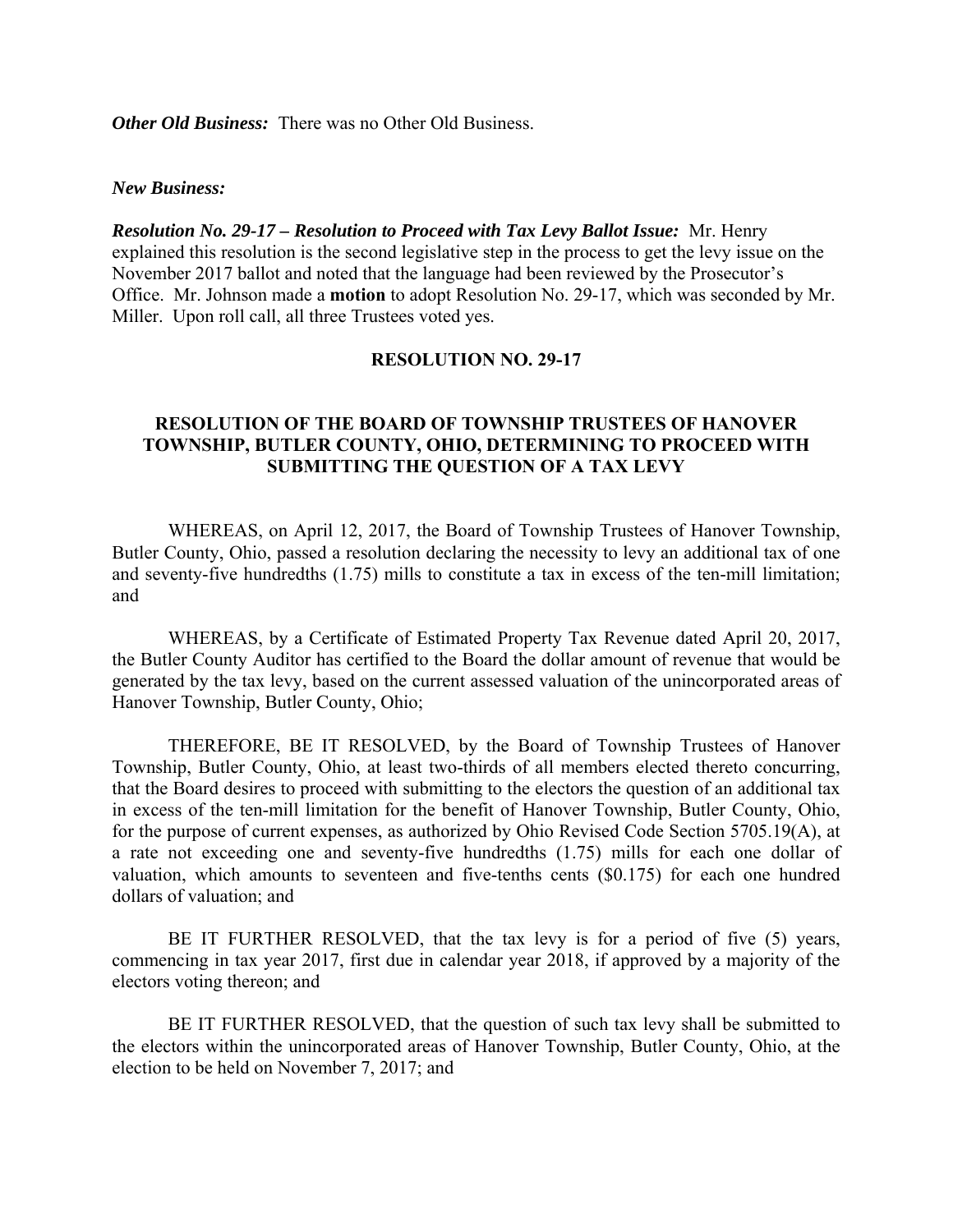BE IT FURTHER RESOLVED, that the form and content of the ballot upon which the question of such tax levy shall be submitted to the electors shall be substantially as shown in the attached Exhibit A; and

 BE IT FURTHER RESOLVED, that the Fiscal Officer is hereby directed to certify to the Butler County Board of Elections, not less than 90 days prior the election, a copy of the resolution declaring necessity passed April 12, 2017, and a copy of this resolution, together with the certification of the Butler County Auditor; and

 BE IT FURTHER RESOLVED, that the Board hereby requests that the Butler County Board of Elections cause notice of election on the question of levying the tax to be given as required by law.

 Trustee \_\_\_\_\_\_\_\_\_\_ moved for the adoption of the foregoing resolution. Trustee seconded the motion, and upon call of the roll, the vote resulted as follows:

Trustee Stitsinger \_\_\_\_\_\_\_

Trustee Johnson \_\_\_\_\_\_\_

Trustee Miller \_\_\_\_\_\_\_

**The foregoing resolution was adopted in an open public meeting and is a reflection of the official action taken by the Board of Trustees of Hanover Township Butler County, Ohio on the 10th day of May, 2017.** 

**Attest: \_\_\_\_\_\_\_\_\_\_\_\_\_\_\_\_\_\_\_\_\_\_\_\_\_\_\_\_\_** 

 **Gregory L. Sullivan Fiscal Officer/Clerk** 

*Resolution No. 30-17 – Medical Marijuana Hanover Township Provisions:* Mr. Henry noted that the State will be coming out with medical marijuana regulations in the fall. The Prosecutor's Office has notified townships that local legislative action to prohibit medical marijuana cultivation and dispensing can be taken in advance of the State's new regulations. County Zoning has requested copies of this type of legislation so that it can keep track of all areas that adopted legislation to prohibit this activity. After some discussion, Mr. Johnson made a **motion** to adopt Resolution No. 30-17, which was seconded by Mr. Miller. Upon roll call, all three Trustees voted yes.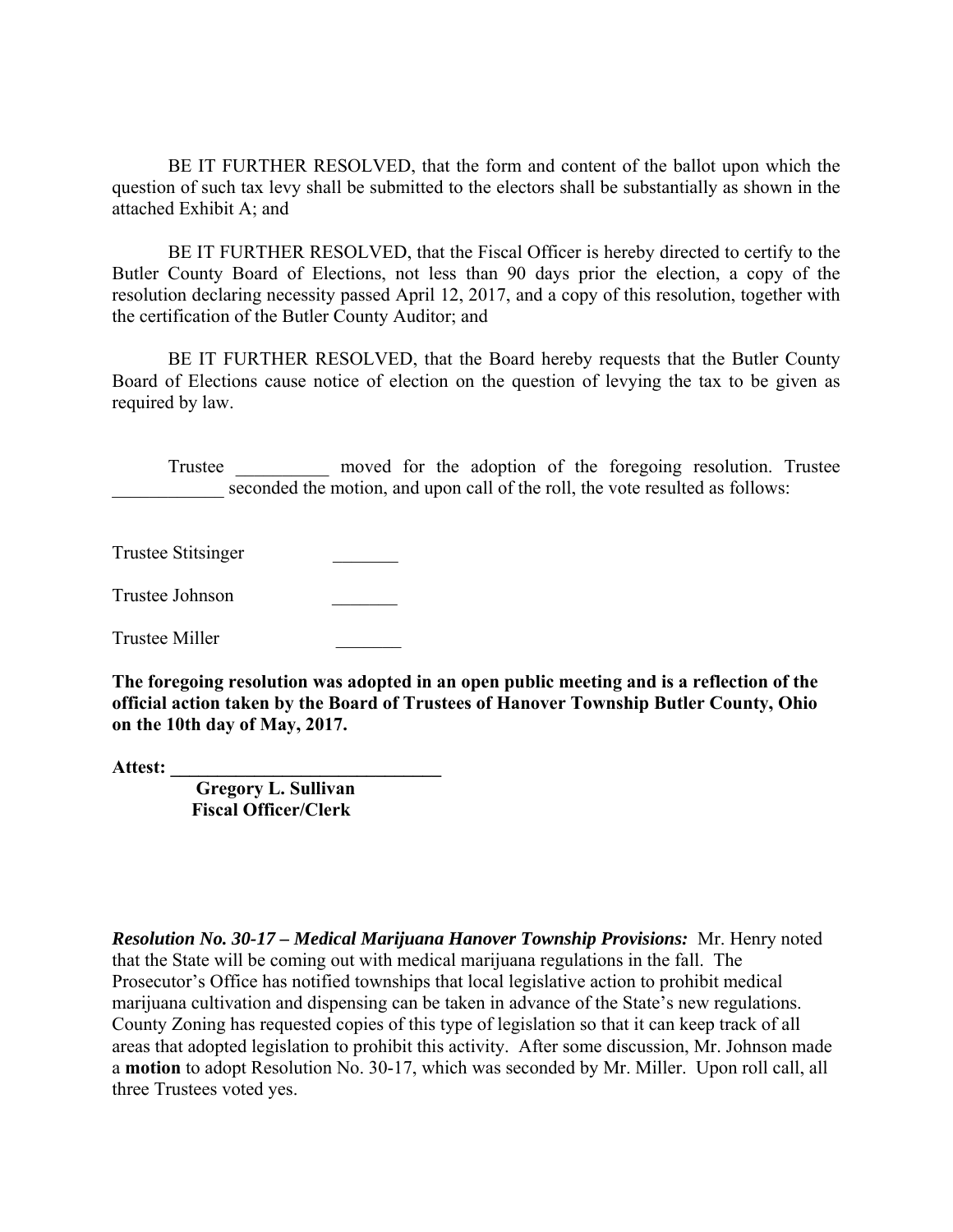#### **RESOLUTION NO. 30-17**

## **Prohibiting the Establishment and Operation of Medical Marijuana Cultivation, Processing, and Retail Dispensaries in Hanover Township**

**WHEREAS**, Ohio Revised Code Section 3796.29 provides that a board of township trustees may adopt a resolution to prohibit or limit the number of medical marijuana cultivators, processors, and dispensaries within the limits of the township; and

**WHEREAS**, the Board of Township Trustees of Hanover Township takes legislative notice that the use, possession, cultivation, distribution, and sale of marijuana, whether for medical or recreational use, remains illegal under the Controlled Substances Act, codified at 21 U.S.C. Section 841,

**NOW, THEREFORE, BE IT RESOLVED** by the Board of Township Trustees of Hanover Township, Butler County, Ohio, that:

SECTION 1. For the protection of the health, safety, and welfare of the residents of Hanover Township, the cultivation, the processing, and the dispensing at retail of medical marijuana shall not be permitted at any location within the limits of the unincorporated area of Hanover Township, Butler County, Ohio, and

SECTION 2. For the protection of the health, safety, and welfare of the residents of Hanover Township, the cultivation, the processing, and the dispensing at retail of medical marijuana are each prohibited within the limits of the unincorporated area of Hanover Township, Butler County, Ohio.

SECTION 3. The Board finds and determines that all formal actions of this Board concerning and relating to the passage of this Resolution were adopted in open meetings of this Board and that the deliberations of this Board were in meetings open to the public in compliance with all legal requirements including section 121.22 of the Ohio Revised Code.

SECTION 4. The foregoing resolution was adopted in an open public meeting and is a reflection of the official action taken by the Board of Trustees of Hanover Township Butler County, Ohio on the  $10^{th}$  day of May 2017.

| <b>Board of Trustees</b>                 | <i>Vote</i> | <b>Attest and Authentication:</b>           |
|------------------------------------------|-------------|---------------------------------------------|
| Fred J. Stitsinger<br>Douglas L. Johnson |             | Gregory L. Sullivan<br>Fiscal Officer/Clerk |
| Larry Miller                             |             |                                             |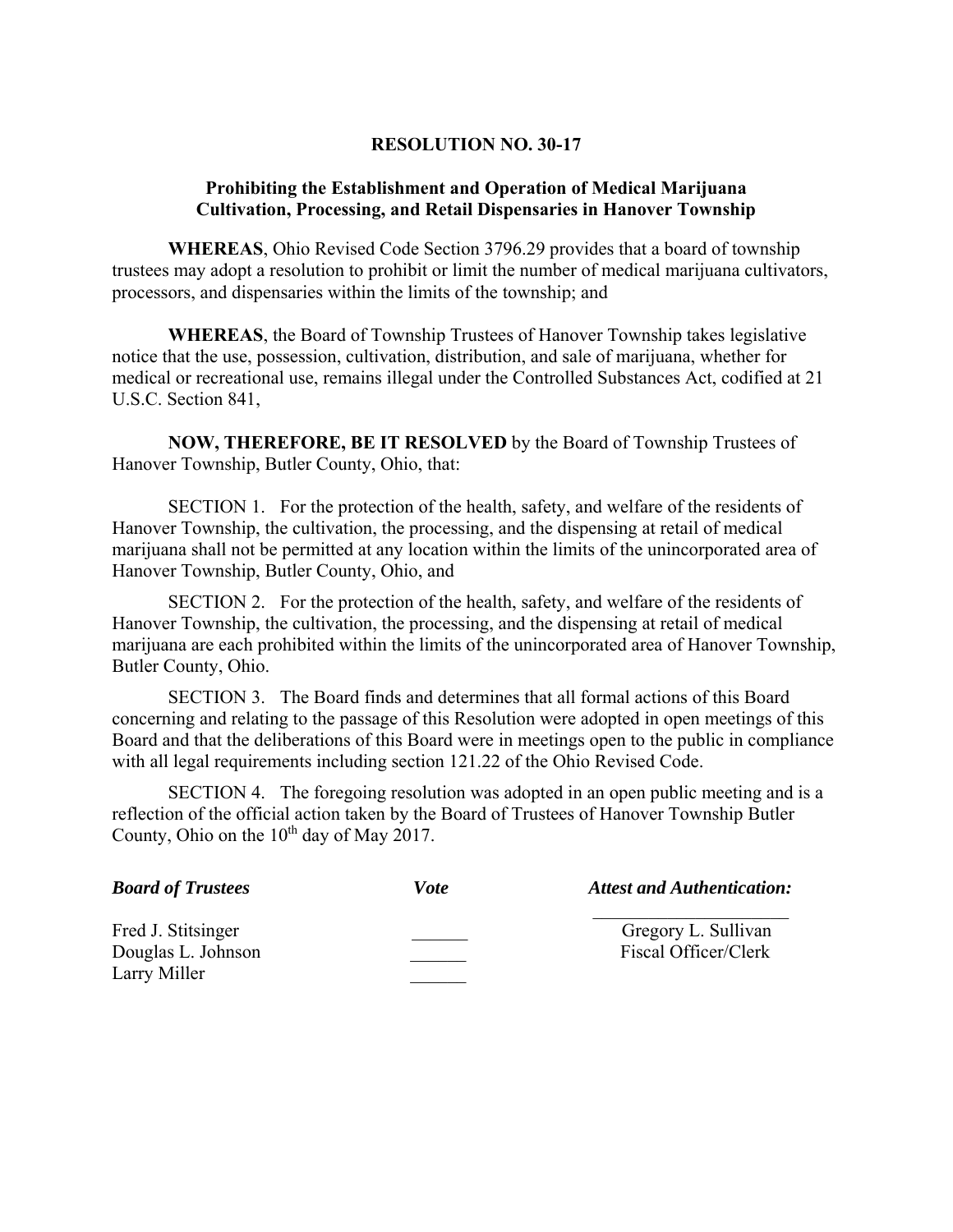*Zoning Appeals Public Hearing:* Mr. Henry reported that a Notice of Public Hearing had been received from the Board of Zoning Appeals regarding a request for a variance from road frontage and accessory structure set back requirements to keep farm animals on property located at 2454 Spring Orchard Lane. No action from the Board was required.

*Subdivision Regulations Amendment Hearing – June 12:* Mr. Henry referred the Board to their packets for copies of the notice and summary of proposed amendments to County subdivision regulations. The Board indicated it had no objections or comments to forward to the County.

*Health Insurance Renewal:* Mr. Henry provided the following report to the Board:

# **Health Care Review and Recommendation**

The Township's basic health insurance plan is provided through Aetna. Our renewal must be communicated by June 15th to insurance a smooth transition into the new policy year July1, 2017 through June 30, 2018. During the years 2007 through 2012, the Township managed to achieve lower costs and secure better insurance. Due to changes in the law and the economy, the Township has been adversely impacted. The Township has always maintained an excellent health care plan as a competitive piece in attracting and maintaining full time personnel since our pay scales aren't as competitive as other Butler County jurisdictions.

The Township has a "Gold Level" plan which Aetna wants to raise the premium by 30.4%. The Township Administrator, Fiscal Officer and Insurance Broker/Consultant have been seeking alternatives to fight this increase. Contact has been made with United Health Care, Anthem Blue Cross/Blue Shield and Medical Mutual as well as options with Aetna. Carrier hopping doesn't appear to offer any price breaks. We are facing quality insurance coverage versus lowering the premium for less insurance and/or seeking internal options to cover all the bases that need to be covered, keeping the Township fiscally effective and effectively managed.

Due to the complicated nature of health insurance, changes that are on the horizon in Health Care and tight finances, seeking the best and most correct path is not easy to determine. Information is still being collected. As such the recommendation is to hold a special meeting to review this matter in more detail with the Board when all information and options have been identified and are available.

*Moody's Report:* Mr. Henry provided the following report to the Board:

# **Moody's Draft Report**

The Township received a bond rating and financial analysis in 2009/2010 to secure financing for the construction of the Fire Station. Based on our size, staff backgrounds and financial management as well as outlook, the Township received an A1 rating- good but certainly not in the top tier. Each year Moody's reviews the Township's financial statements and asks questions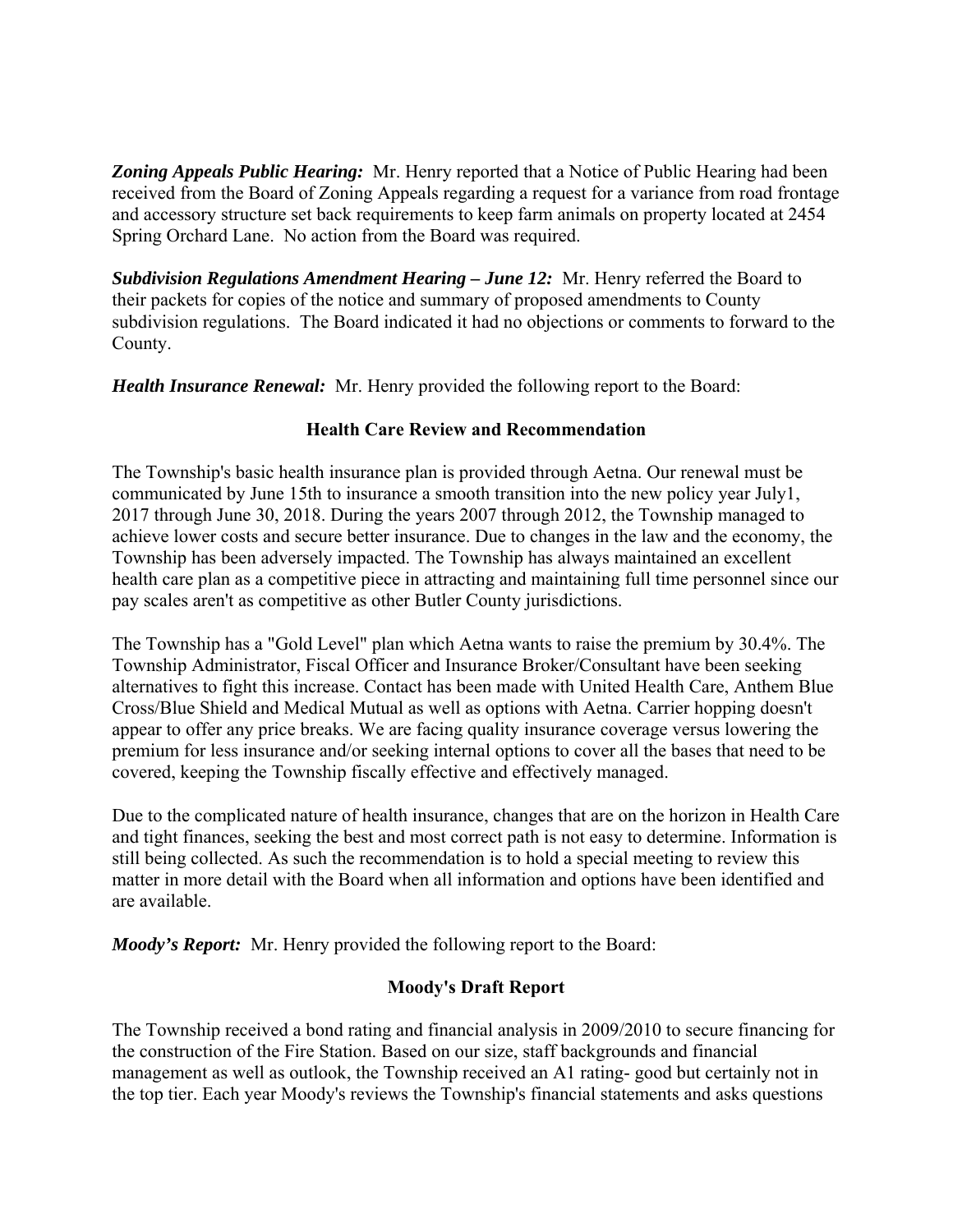of staff. Moody's just completed an annual review and provided us with a draft which became the final report. To obtain the final report a fee must be paid so the draft is attached for review. Certain sections have been highlighted in yellow. Moody's was very complimentary about the management of the budget and Township finances.

To improve our rating several factors would need to change. These factors include a more solid financial base to fund ongoing operations such as we did with the increased fire levy approved in 2016 as well as continuing strong management of our existing assets while maintaining staff with strong qualified backgrounds as future reviews unfold.

*Workers' Compensation Issues/Safety Council Award – Banquet:* Mr. Henry reported that the Township received a BWC safety intervention grant in the amount of \$11,155.65 for the purchase of a new hydraulic lift cot for EMS operations.

Mr. Henry also reported that since 2007 Hanover Township has aggressively been working on safety issues, Workers' Compensation premium reductions, and participation in a safety program. The result has been substantially lower premiums and claims, as well as recognition received through the Greater Hamilton Safety Council for the Township's effectiveness in preventing accidents and injuries in the workplace for the BWC years of 2009, 2011, 2012, 2013, 2014, 2015 and now 2016. A recognition Banquet is scheduled for May  $18<sup>th</sup>$  at which Hanover Township will receive another Safety Council award.

## *Other New Business*

Under Other New Business, Mr. Henry asked the Trustees to note miscellaneous correspondence and general information in their meeting packets which included: Butler County Building Permit Report for April 2017; a summary report of the April 25, 2017 Park Committee meeting; an update from OTA regarding various issues concerning proposed amendments to State law; a notice from ODOT regarding State Route 129 closure; and an article regarding Hanover Winery winning a double-gold medal.

Also under Other New Business, Chief Clark reported two new Fire Department hires. Mr. Henry requested a motion to amend the Administrator's Report to include the two new hires subject to satisfactory completion of post-offer screening steps. After some discussion, Mr. Miller made a **motion,** seconded by Mr. Johnson**,** to amend the Administrator's Report to include the two new Fire Department hires subject to satisfactory completion of post-offer screening steps. Upon roll call, all three Trustees voted yes.

Also under Other New Business, Mr. Henry noted that the Ladies Industrial Band had recently donated the big screen TV mounted in the meeting room.

Also under Other New Business, Mr. Henry reported the posting of "Warning" signs at the Karriwood dead end regarding a firearms range. Mr. Henry indicated the Township would be investigating to ensure there was no zoning violation or risk of stray bullets.